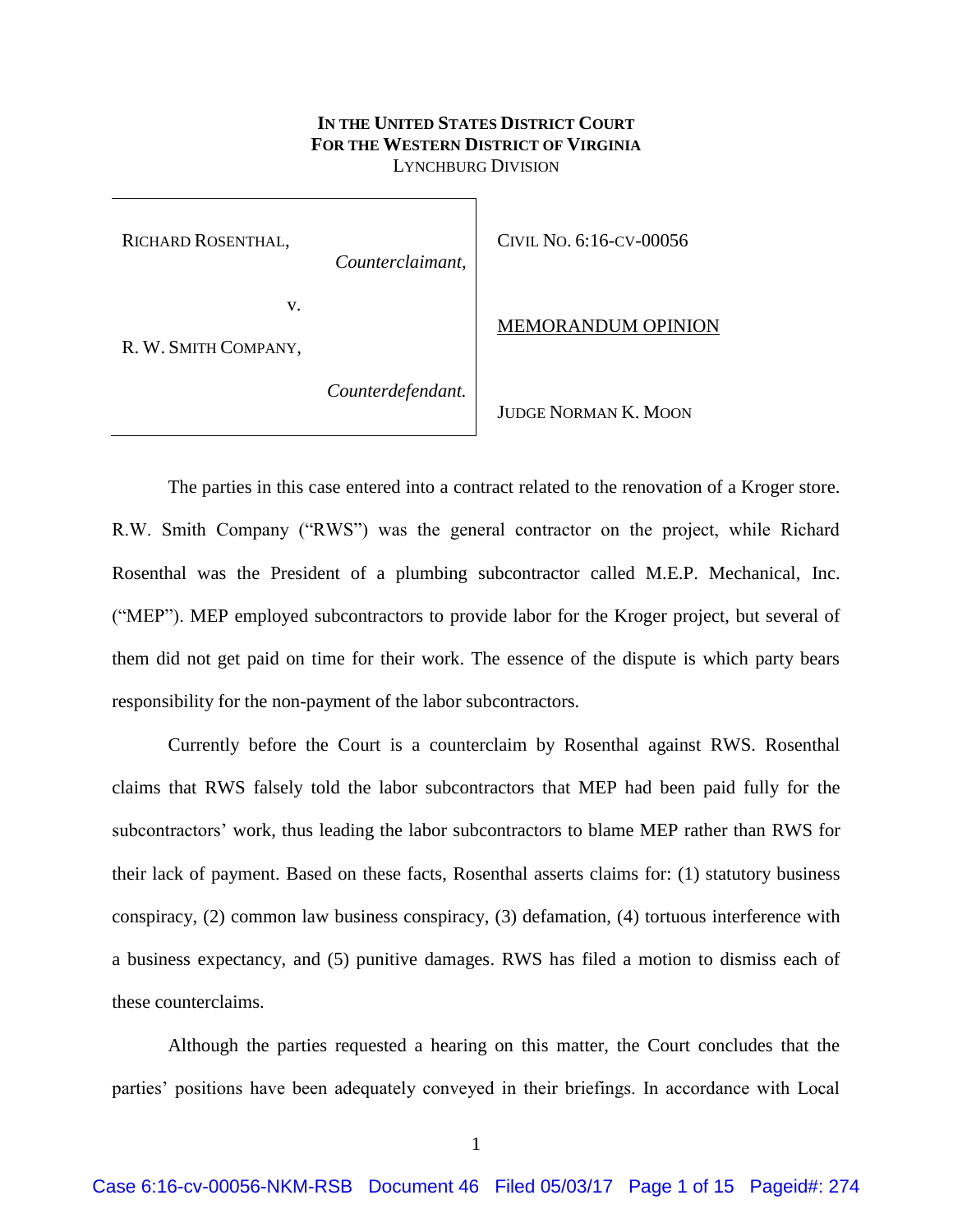Rule 11(c) and Federal Rule of Civil Procedure 78(b), the Court will decide RWS's motion without a hearing.

RWS's motion to dismiss Rosenthal's counterclaim will be granted in part and denied in part. The Court will grant RWS's motion as to the conspiracy and tortious interference claims. Rosenthal's conspiracy claims fail because a conspiracy cannot exist between agents working within a single corporate entity. Rosenthal's tortious interference claim will be dismissed because Rosenthal does not have any individual business expectancy with regard to any of the subcontractors at issue in this case. Punitive damages in the counterclaim are a remedy rather than a separate claim, and need not be addressed at the motion-to-dismiss stage. Finally, Rosenthal's defamation claim is adequately pled because he has alleged a sufficient nexus between himself and MEP such that he can bring suit for allegedly defamatory statements about MEP's conduct.

### **I. Facts as Alleged**

RWS entered into a subcontract purchase order agreement ("the Contract") with MEP for plumbing work on the Kroger project in Midlothian, Virginia. (Dkt. 31 ¶¶ 1, 2). Richard Rosenthal is the principal shareholder and president of MEP. (*Id*. ¶ 3). The Contract contained provisions allowing for change orders to amend the scope of the work and compensation. (*Id*. ¶ 4). MEP did not have sufficient labor to fulfill the work expectations of RWS, so it subcontracted for additional labor. (*Id*. ¶¶ 6, 7). RWS authorized change orders allowing MEP to employ this additional subcontract labor in order to meet RWS's work expectations. (*Id*. ¶ 7).

Although RWS assured MEP that it would continue to authorize and pay change orders to enable MEP to employ additional labor, RWS ceased payment for subcontract labor on April 21, 2016. (*Id*. ¶¶ 10–12). From that date until June 2016, MEP continued to employ subcontract labor and requested that RWS authorize and pay for such labor via change orders. (*Id*. ¶¶ 13–14).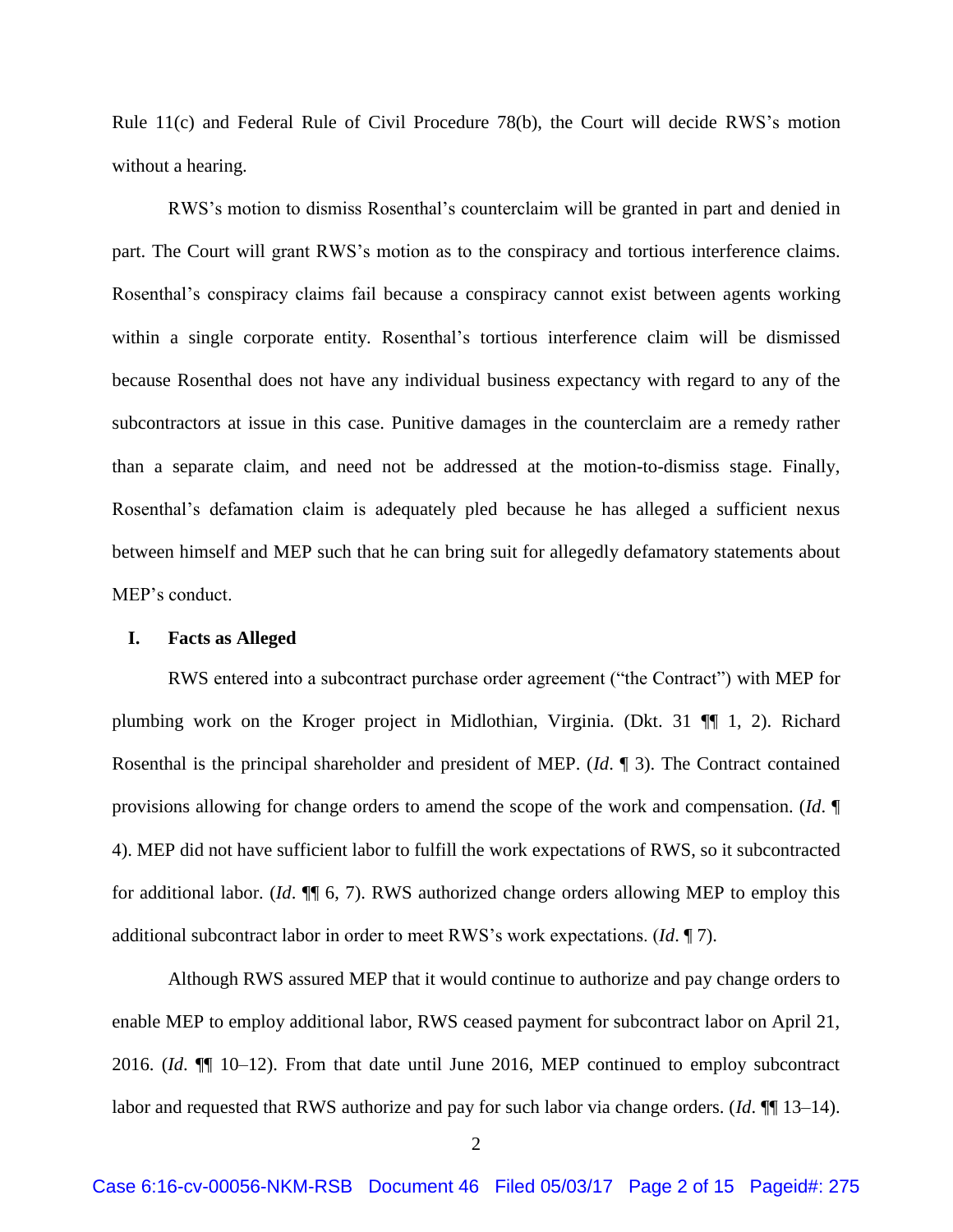In late June 2016, MEP could no longer afford to employ the subcontract labor for RWS at the Kroger project, and moved personnel to other projects. (*Id*. ¶ 18). As a result, RWS informed MEP that it would hire a replacement plumbing contractor to complete the project if MEP did not resume work pursuant to RWS's expectations. (*Id*. ¶ 19). MEP resumed work, but RWS nonetheless hired a replacement plumbing contractor. (*Id*. ¶¶ 20-21). The presence of the replacement plumbing contractor forced MEP to stop work on the Kroger project. (*Id*. ¶ 22). MEP continued to request compensation for the subcontract labor it employed from April through June 2016, but RWS refused to provide payment. (*Id*. ¶¶ 23–24).

After this souring of relations, Rosenthal alleges that RWS began to speak ill of MEP to MEP's subcontractors. (*Id*. ¶ 25). This "campaign to defame" is evidenced by several communications. (*Id*.). First, one of MEP's subcontractors, Kenneth Douglas of Tradesmen International, sent an email to RWS employee Kevin Jenny on May 13, 2016, stating:

I am going to let my credit manager know of what is going on today and let you know the next step she wants to take. I am learning that this is not the first time that this has happened with Rick [Rosenthal] and also not the first company he has owned where the same pattern has been repeated.

(*Id*. ¶ 26). On May 17, he sent a follow up email:

Kevin, We were supposed to meet Rick this morning to get payment and he is no where to be found. We have reached out to him and cannot get in touch with him. This needs to be resolved ASAP. What can you do to help before we take this next step.

(*Id*. ¶ 27).

The second communication occurred on July 11, 2016, when Richard Buleza of

Construction Labor Contractors ("CLC") sent an email to Rosenthal that read as follows:

Good Morning Rick, Please give my office a call today in order to let me know when I can meet you to pick a ck for the past due amount. *We have been told by Jamie Bates that you have already been paid for our invoices*. You are now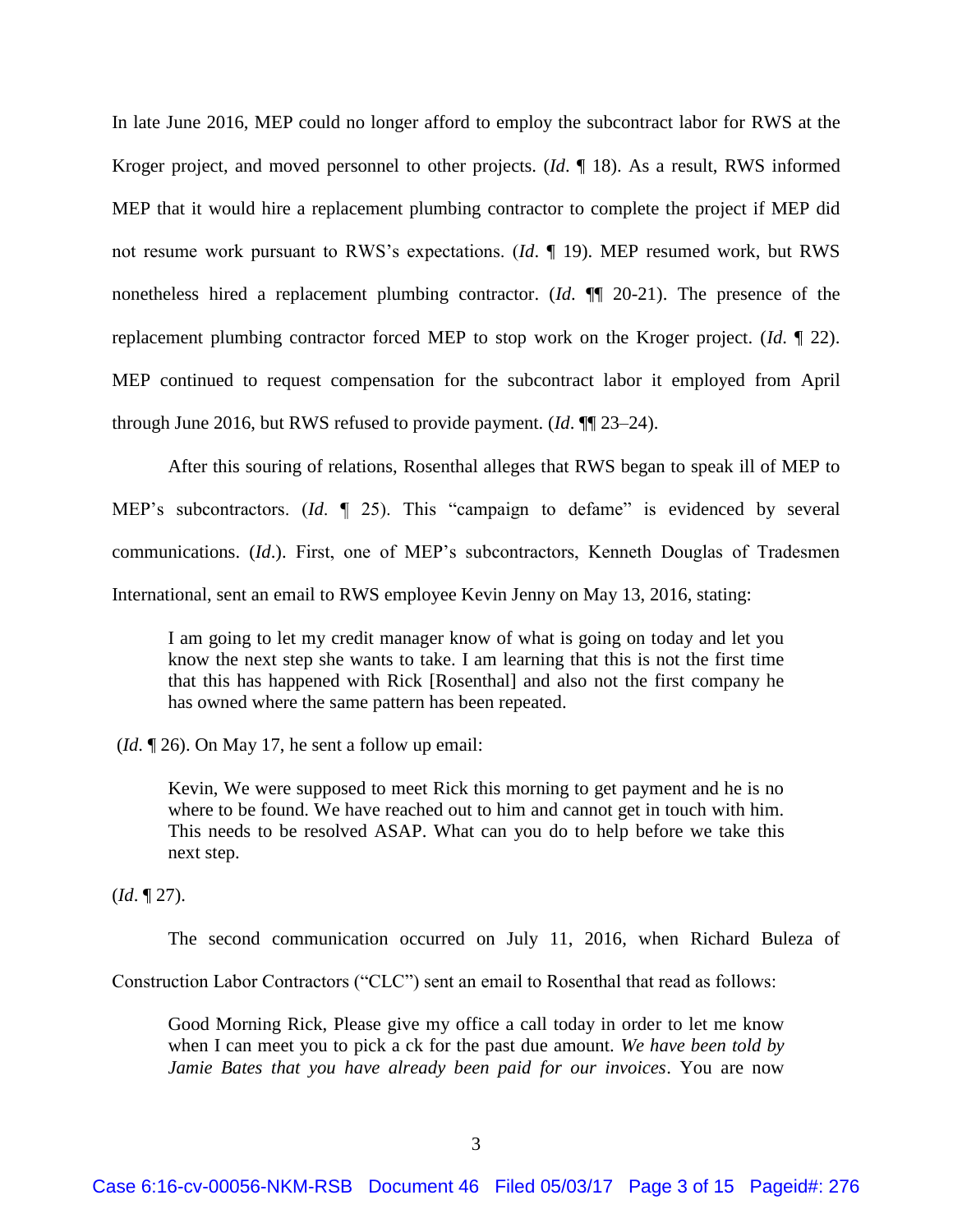\$6,410.25 over 61 days and \$12,309 past 31 days. This amount is way over your credit limit of \$5,000 and we really [need] to get this paid timely . . .

(*Id*. ¶ 28 (emphasis in counterclaim)). Jamie Bates is an employee of RWS. (*Id*. ¶29).

Rosenthal believed the allegations in the CLC letter regarding the fact that RWS fully

paid MEP were the product of false representations by RWS to CLC. (*Id*. ¶¶ 30-31). Thus,

Rosenthal sent a certified letter to RWS on July 13th which stated:

It has been brought to my attention that RW Smith Company is falsely making accusations that payment has been made in full to M.E.P. Mechanical, Inc. Under no circumstances is that statement true. I have taken serious notice of these completely false and scandalous accusations that render a distorted and fictional travesty of facts about M.E.P. Mechanical with the malicious purpose to defame and disgrace M.E.P. Mechanical, Inc. These false accusations are to stop immediately and any further allegations will no longer be tolerated. If RW Smith continues to make these remarks further legal action will be taken.

(*Id*. ¶ 32). Kevin Jenny responded on behalf of RWS:

Please note that we have not stated that MEP Mechanical has been paid in full. What we have said is that MEP has been paid for the periods in which the labor from the labor vendors were utilized. Therfore [sic] the payment of the labor invoices are due from MEP Mechanical as has been previously demanded.

(*Id*. ¶ 33).

 $\overline{\phantom{a}}$ 

The fourth and final set of communications involved a separate project constructing a new Sam's Club (the "Sam's Club project") in Woodbridge, Virginia, in which MEP was a subcontractor to William A. Randolph, Inc. ("WAR"). (*Id*. ¶ 35). On August 3, Brian Gillespie of Gillman Services, Inc. — a subcontractor hired by MEP for the Kroger project — emailed Eric Handley at WAR to lodge the following complaint about  $MEP:$ <sup>1</sup>

<sup>1</sup> The counterclaim does not state whether Gillman was also a labor contractor on the Sam's Club project. From the context provided by the following email exchange, however, it appears that it was.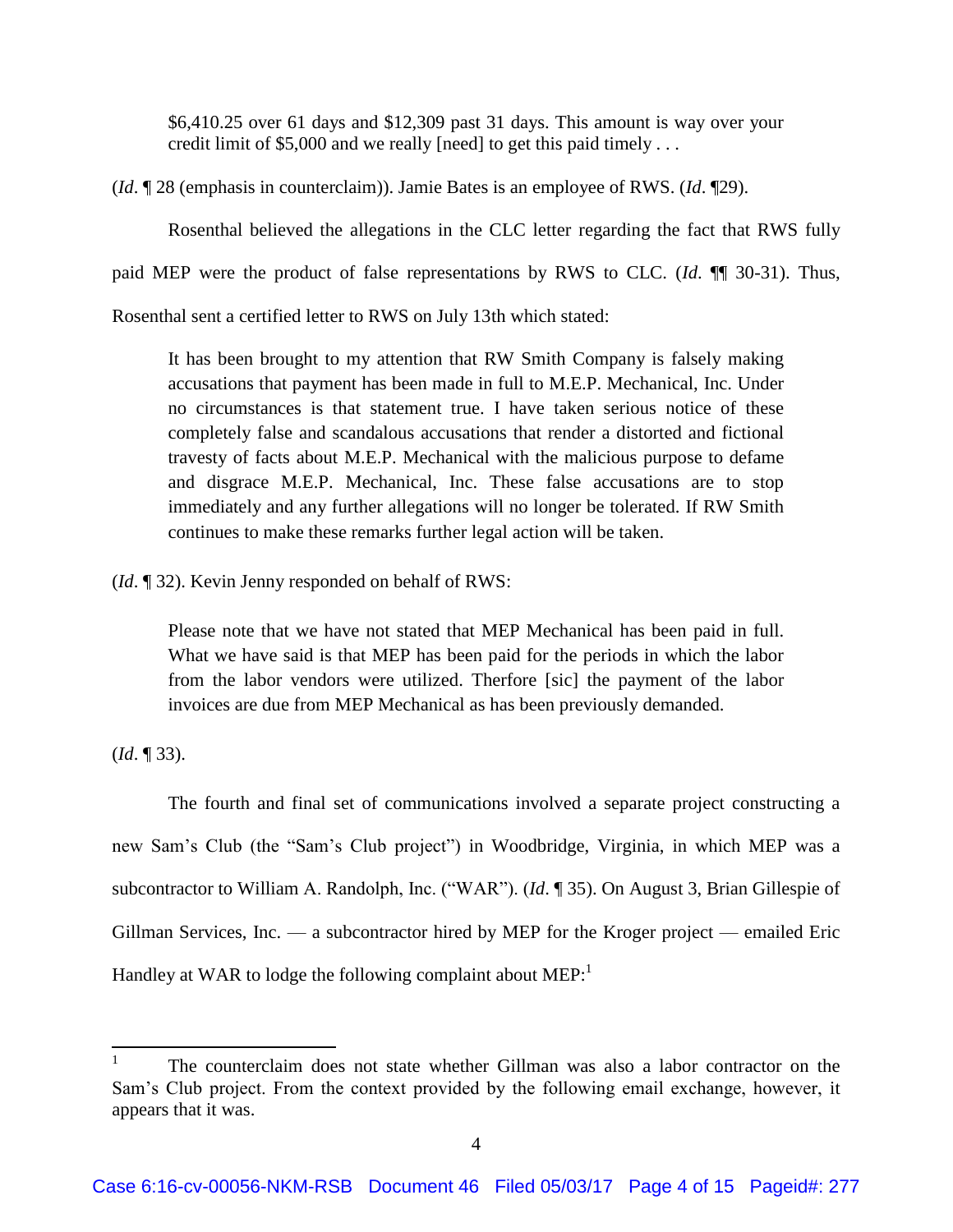I am one of the owners and I am responding to the money owed to us by MEP for provided labor. To date we are owed \$112639.04 for that job. I have tried to contact Rick and have been given nothing but the run around….

(*Id*. ¶ 36). Soon after, Handley of WAR sent an email to Rosenthal stating:

Rick, see below [indicating Gillespie's email]. It appears you are not a plumber but a con-man. You will be hearing from our lawyer in the very near future.

(*Id*. ¶ 37). Rosenthal responded by first contacting Gillespie, stating:

Brian, I have seen the correspondence that you have sent William A. Randolph. You are giving them a completely false picture of the reality that Gillman Services is owed…. Until you are made aware fully of these allegations above, I would advise against making false statements to anyone concerning myself, MEP Mechanical, Inc. and our employees.

(*Id*. ¶ 38). Gillespie responded to Rosenthal's email with the following:

Not only are you a liar and a fraud, you are the type of company that gives this country a bad name…. You send[*sic*] Kroger a letter after you been paid. You fooled me once, it won't happen twice….All lies, you might scam someone else but it won't be us.

(*Id*. ¶ 39). Gillespie sent another email to Rosenthal a half-hour later stating:

I will not speak with you any further I am dealing directly with all GC and once that is settled we will legally and professionally deal with you. Do not contact us any further. Good luck.

(*Id*. ¶ 40). The last communication alleged with respect to the Sam's Club project is that Rosenthal emailed Handley to try to assure the general contractor that MEP had not engaged in wrongdoing, although the contents of this email are not alleged in the amended counterclaim. (*Id*. ¶ 41). As a result of the claims by Gillespie against MEP, MEP was removed by WAR from

the Sam's Club project. (*Id*. ¶ 42).

# **II. Standard of Review**

When evaluating a Rule 12(b)(6) motion to dismiss for failure to state a claim, the Court must accept as true all well-pleaded allegations. *See Vitol, S.A. v. Primerose Shipping Co.*, 708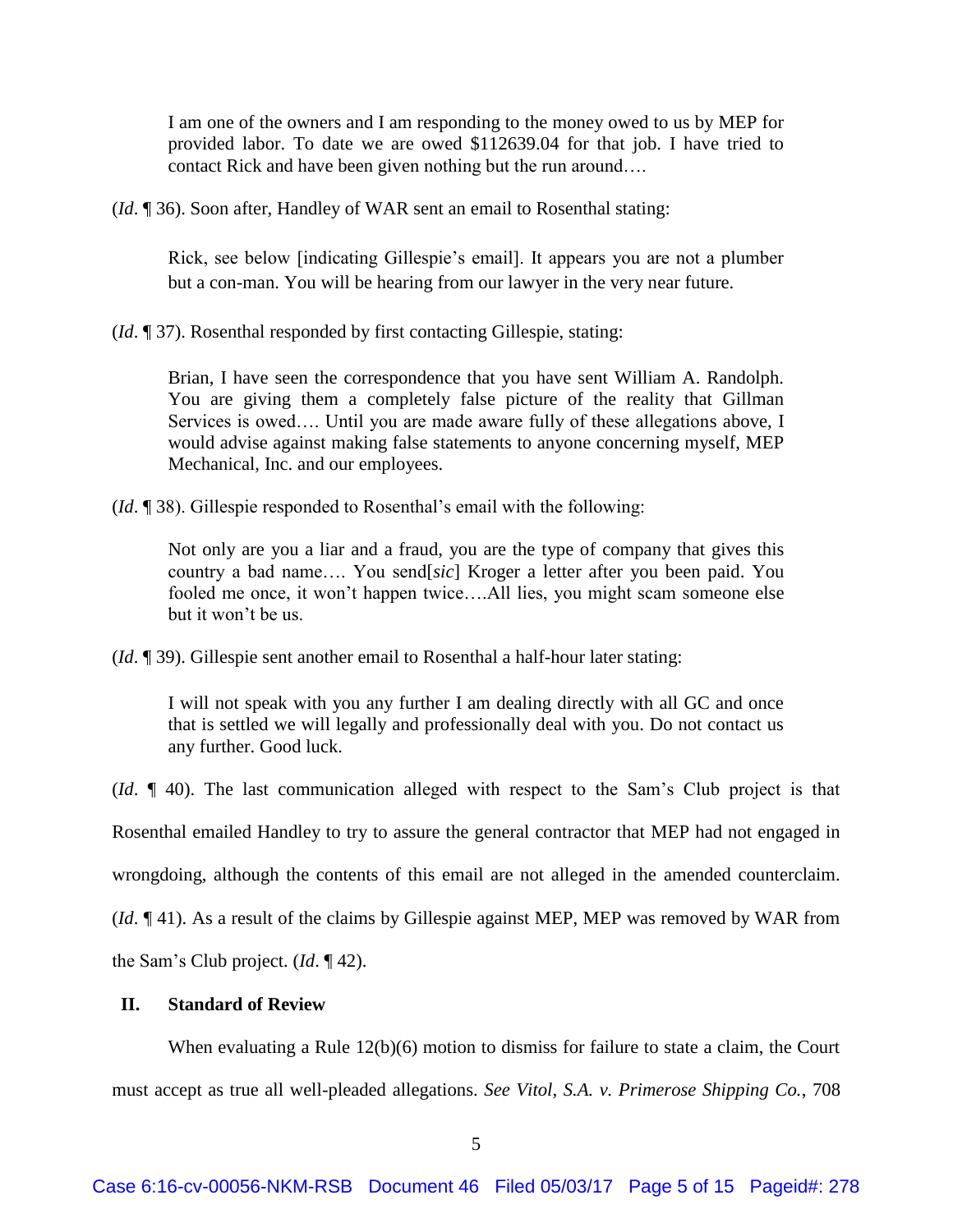F.3d 527, 539 (4th Cir. 2013); *see also Erickson v. Pardus*, 551 U.S. 89, 94 (2007). "While a complaint attacked by a Rule 12(b)(6) motion to dismiss does not need detailed factual allegations, a plaintiff's obligation to provide the grounds of his entitlement to relief requires more than labels and conclusions, and a formulaic recitation of the elements of a cause of action will not do." *Bell Atl. Corp. v. Twombly*, 550 U.S. 544, 555 (2007) (internal citations and quotation marks omitted). Stated differently, in order to survive a motion to dismiss, "a complaint must contain sufficient factual matter, accepted as true, to 'state a claim to relief that is plausible on its face.'" *Ashcroft v. Iqbal*, 556 U.S. 662, 678 (2009) (quoting *Twombly*, 550 U.S. at 570).

## **III. Discussion**

### **a. Statutory and Common Law Business Conspiracy**

Rosenthal asserts a claim of business conspiracy under two statutes: Code of Virginia

§§ 18.2-499 and 18.2-500. Under § 18.2-499,

Any two or more persons who combine, associate, agree, mutually undertake or concert together for the purpose of (i) willfully and maliciously injuring another in his reputation, trade, business or profession by any means whatever or (ii) willfully and maliciously compelling another to do or perform any act against his will, or preventing or hindering another from doing or performing any lawful act, shall be jointly and severally guilty of a Class 1 misdemeanor.

Section 18.2-500 creates a cause of action for injured parties to sue for violations of § 18.2-499, stating: "Any person who shall be injured in his reputation, trade, business or profession by reason of a violation of § 18.2-499, may sue therefore and recover three-fold the damages to him sustained." Va. Code § 18.2-500. In order to recover on a claim of statutory business conspiracy, Rosenthal must show "(1) a combination of two or more persons for the purpose of willfully and maliciously injuring a plaintiff's business, and (2) resulting damage to the plaintiff." *Rogers v. Deane*, 992 F. Supp. 2d 621, 633 (E.D. Va.), *aff'd*, 594 F. App'x 768 (4th Cir. 2014).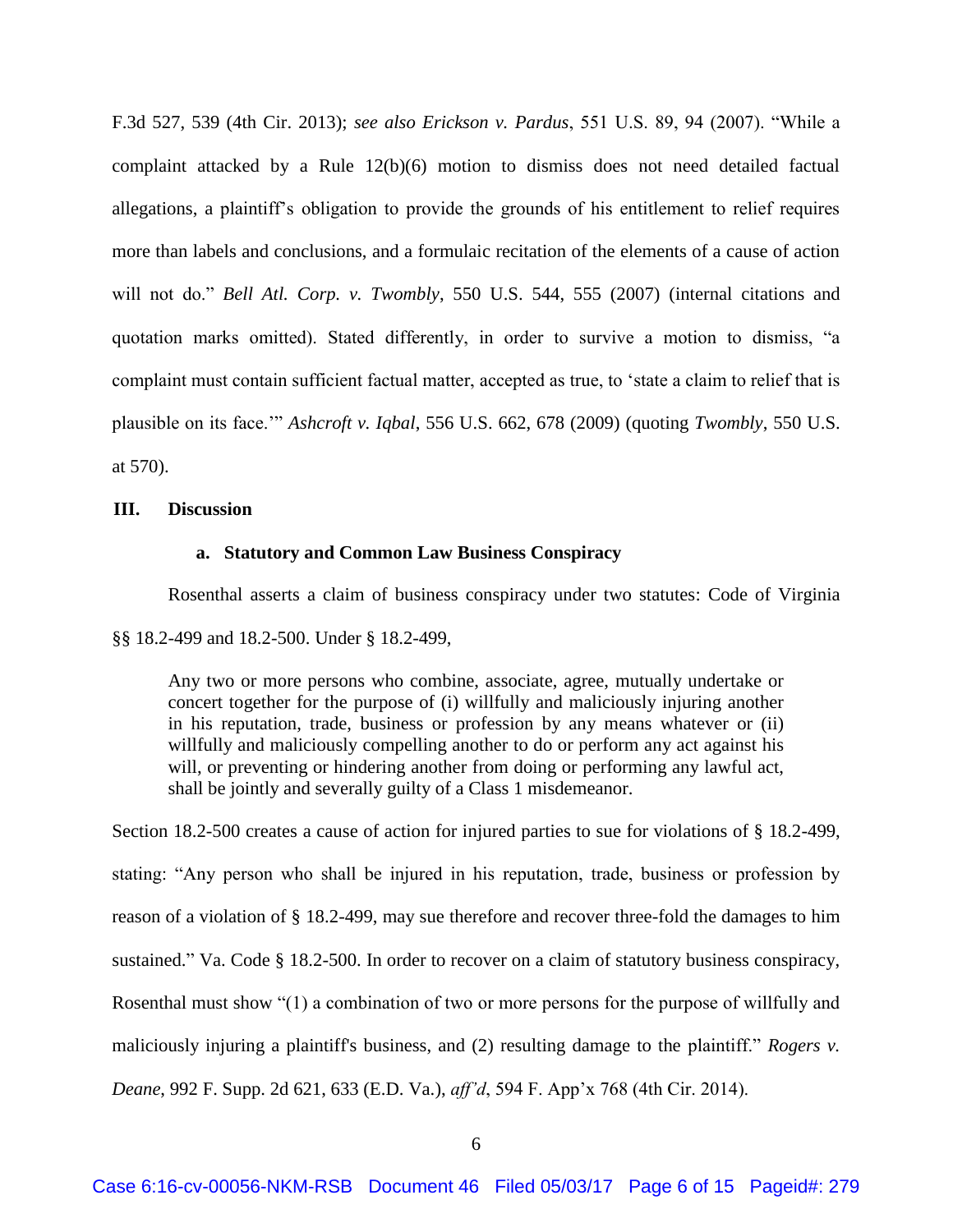The elements of common law business conspiracy under Virginia law are: "(i) an agreement between two or more persons, (ii) to accomplish an unlawful purpose or to accomplish a lawful purpose by unlawful means, which (iii) results in damage to plaintiff." *William v. AES Corp.*, 28 F. Supp. 3d 553, 574 (E.D. Va. 2014).

Rosenthal claims that the conspiracy here was the agreement between RWS employees to spread defamatory statements about MEP to its subcontractors. Specifically, Rosenthal alleges that RWS employees Jamie Bates and Kevin Jenny told several MEP subcontractors that MEP had already been fully paid for the subcontractors' services. The result of these allegedly false statements was that MEP's subcontractors blamed MEP for their lack of payment rather than RWS.

Rosenthal's statutory and common law business conspiracy claims will be addressed together because they share the same fatal flaw — the lack of a conspiracy. Rosenthal does not state a conspiracy because he does not allege an agreement between two or more persons. Rosenthal alleges that the two or more persons who conspired against him were RWS employees Bates and Jenny. (*See* dkt. 31 ¶¶ 50, 57, 58, 64). However, there cannot be a conspiracy between agents of a corporation operating within the scope of their duties. *See Fox v. Deese*, 234 Va. 412, 428 (1987) ("If the defendants were acting within the scope of their employment and, therefore, were agents of the City, then only one entity exists—the City. By definition, a single entity cannot conspire with itself."); *Bowman v. State Bank of Keysville*, 229 Va. 534, 540–41 (1985) ("Of course, there must be two persons to comprise a conspiracy, and a corporation, like an individual, cannot conspire with itself."); *Deane*, 992 F. Supp at 633 ("If a principal/agent or an employer/employee relationship exists between the parties, the parties are not separate entities.").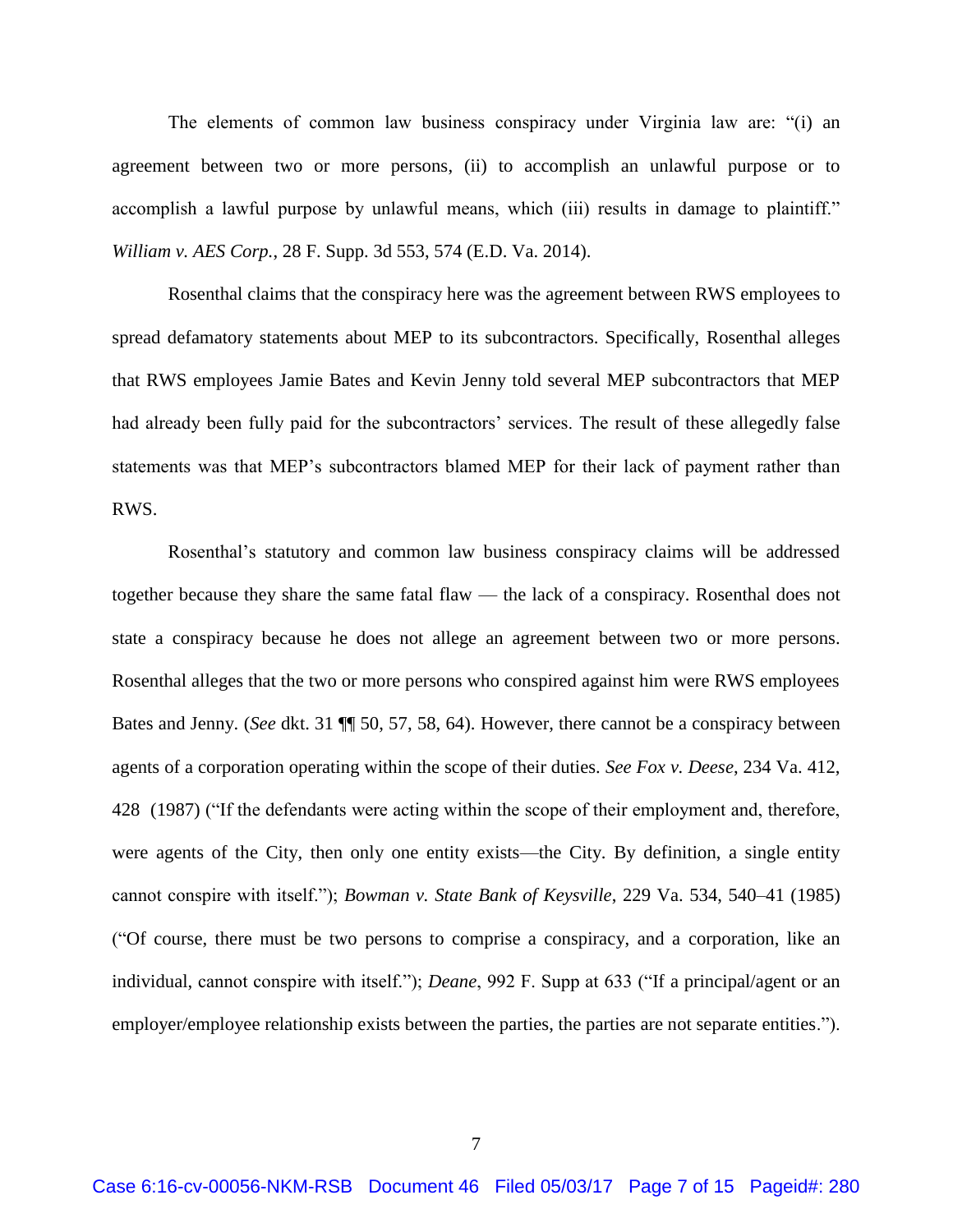Instead, when agents are acting within the scope of their duties, there is only one entity acting the principal itself.

Here, there is no allegation that Bates and Jenny were operating outside of the scope of their agency. Instead, the counterclaim makes quite clear that Bates and Jenny were acting as agents of RWS in conducting the purported conspiracy. (*See* dkt. 31 ¶ 60 ("Accordingly, multiple agents of Plaintiff/Counterclaim Defendant RWS combined together for the purpose of 'willfully and maliciously injuring' Rosenthal 'in his reputation, trade, business or profession,' in violation of Virginia Code §§ 18.2-499 and 18.2-500.'"); *id.* ¶ 64 ("The concerted action of agents of RWS, including Bates and Jenny, to publish false and defamatory statements about MEP and Rosenthal . . . caused severe and ongoing damage to Rosenthal personally in his reputation, as well as in his trade and business.")). Thus, RWS was the only entity undertaking the allegedly wrongful act of stating falsehoods about MEP. Because there cannot be a conspiracy between RWS and itself, Rosenthal does not state a claim for either statutory or common law business conspiracy.

# **b. Defamation**

Rosenthal alleges defamation on the basis of communications made by RWS to MEP's subcontractors stating that MEP had already been paid fully for the subcontractors' work. These statements, Rosenthal alleges, made it appear that MEP was stiffing the subcontractors for their services rather than reflecting the reality that RWS was the party that had failed to pay. Rosenthal seeks damages to compensate him for the resulting harm to his professional reputation and MEP's loss of a \$50,000 contract from the Sam's Club project.

Under Virginia law, defamation by publication requires "(1) publication of (2) an actionable statement with (3) the requisite intent." *Schaecher v. Bouffault*, 290 Va. 83, 91 (2015).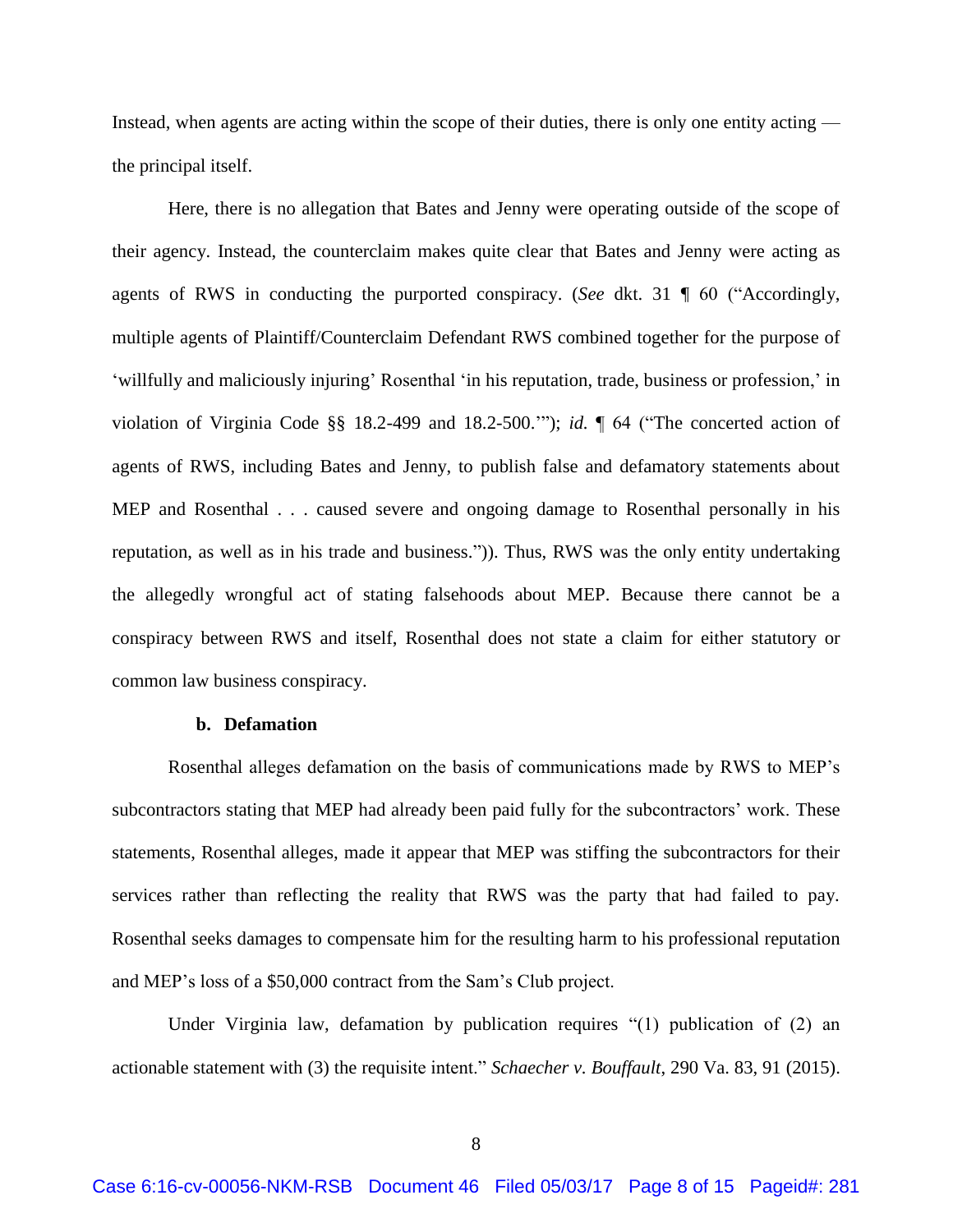An actionable statement must be both false and "defamatory," meaning that the statement "tend[s] so to harm the reputation of another as to lower him in the estimation of the community or to deter third persons from associating or dealing with him." *Id.* at 91–92. Rosenthal must also show that RWS's communications were "of and concerning" himself, rather than just MEP. *Id*. As to intent, "[t]he plaintiff also must show that the defendant knew that the statement was false or, believing that the statement was true, lacked a reasonable basis for such belief, or acted negligently in failing to determine the facts on which the publication was based." *Hyland v. Raytheon Technical Services Co.*, 277 Va. 40, 46 (2009) (citations omitted). Summarizing these standards, Rosenthal must allege facts making it plausible that RWS published a statement that: (1) was false, (2) was of and concerning Rosenthal, (3) harmed Rosenthal's reputation, and (4) was knowingly or negligently false.

Turning to the first requirement summarized above, it is uncontested that RWS's statements are alleged to be false. Rosenthal's stated legal theory rests on the allegation that RWS informed MEP's subcontractors that MEP had been paid fully for the subcontractors' services by RWS, when in fact RWS had not paid MEP for several months. Further, it is not contested at this point that Rosenthal has alleged that the violation was knowing, thus pleading the requisite intent. Instead, the controversy revolves around whether RWS's statements were of and concerning Rosenthal and whether Rosenthal has adequately alleged some sort of harm as a result.

In evaluating whether RWS's statements were of and concerning Rosenthal, the Court must look at the actual communications alleged to be defamatory.<sup>2</sup> The first is a statement by

 $\overline{2}$ <sup>2</sup> Rosenthal alleges a communication by Kenneth Douglas to RWS regarding MEP's nonpayment. (Dkt. 31 ¶¶ 26, 27). However, at no point does Rosenthal allege that RWS told Douglas anything about MEP or Rosenthal. Further, Rosenthal's defamation claim explicitly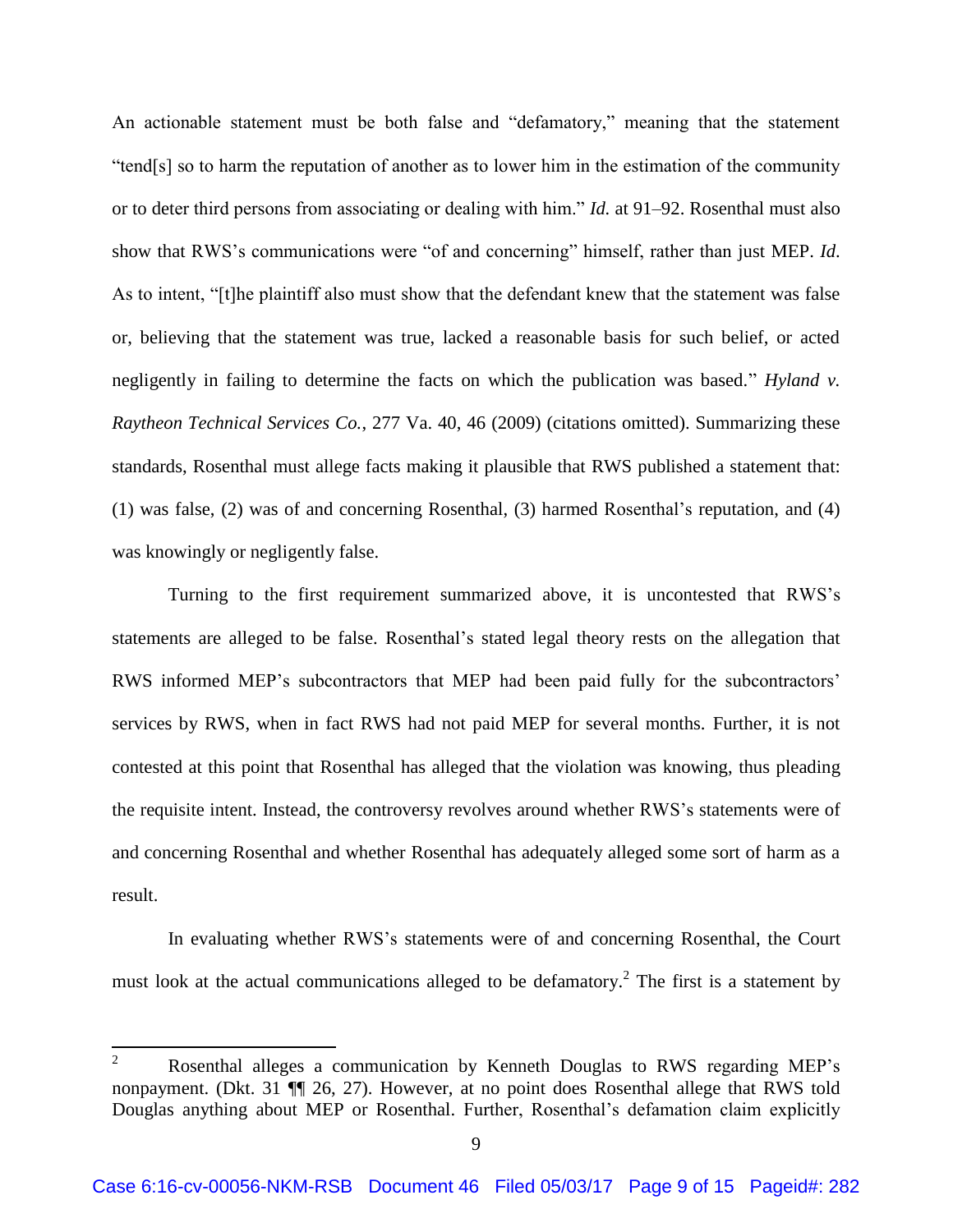Richard Buleza of the subcontractor CLC in an email to Rosenthal letting him know that "We have been told by [RWS employee] Jamie Bates that you have already been paid for our invoices." The second comes from an email from RWS employee Kevin Jenny to Rosenthal stating: "What we have said is that MEP has been paid for periods in which the labor from labor vendors were utilized." The final communication is one from Gillespie, a subcontractor on the separate Sam's Club project, saying: "You send[*sic*] Kroger a letter after you been paid." Thus, Rosenthal alleges that (1) Bates communicated to at least one subcontractor that MEP had been fully paid, (2) Jenny described RWS's practice of telling subcontractors that MEP had been paid for their labor, and (3) some unnamed individual told Gillespie that MEP/Rosenthal had been fully paid for the Kroger project.<sup>3</sup>

Looking at the content of the statements, they directly concern MEP rather than Rosenthal as an individual. It was MEP that had a right to receive payment from RWS and an obligation to pay subcontractors, so RWS's statements regarding subcontractor payment must have been directed at MEP. However, while "owners generally cannot personally pursue an action for defamation of their corporation," corporate owners may sometimes proceed on their own behalf when there is a "sufficient nexus" between them and the business such that the allegations as to the business are also of and concerning the owner. *Schaecher*, 290 Va. at 100.

In *Schaecher*, the plaintiffs were Schaecher as an individual and her dog kennel business Happy Tails. They brought suit on behalf of both entities for statements made indicating that

 $\overline{\phantom{a}}$ 

references three other communications while failing to mention Douglas's. Thus, the Court need not address the Douglas communication here.

Rosenthal does not allege that any RWS agent actually told Gillespie about MEP's nonpayment. Thus, Gillespie's statement does not directly support a claim of defamation by RWS. The statement is relevant, however, to illustrate the effect of allegations of MEP's wrongdoing on Rosenthal's personal reputation, as discussed more below.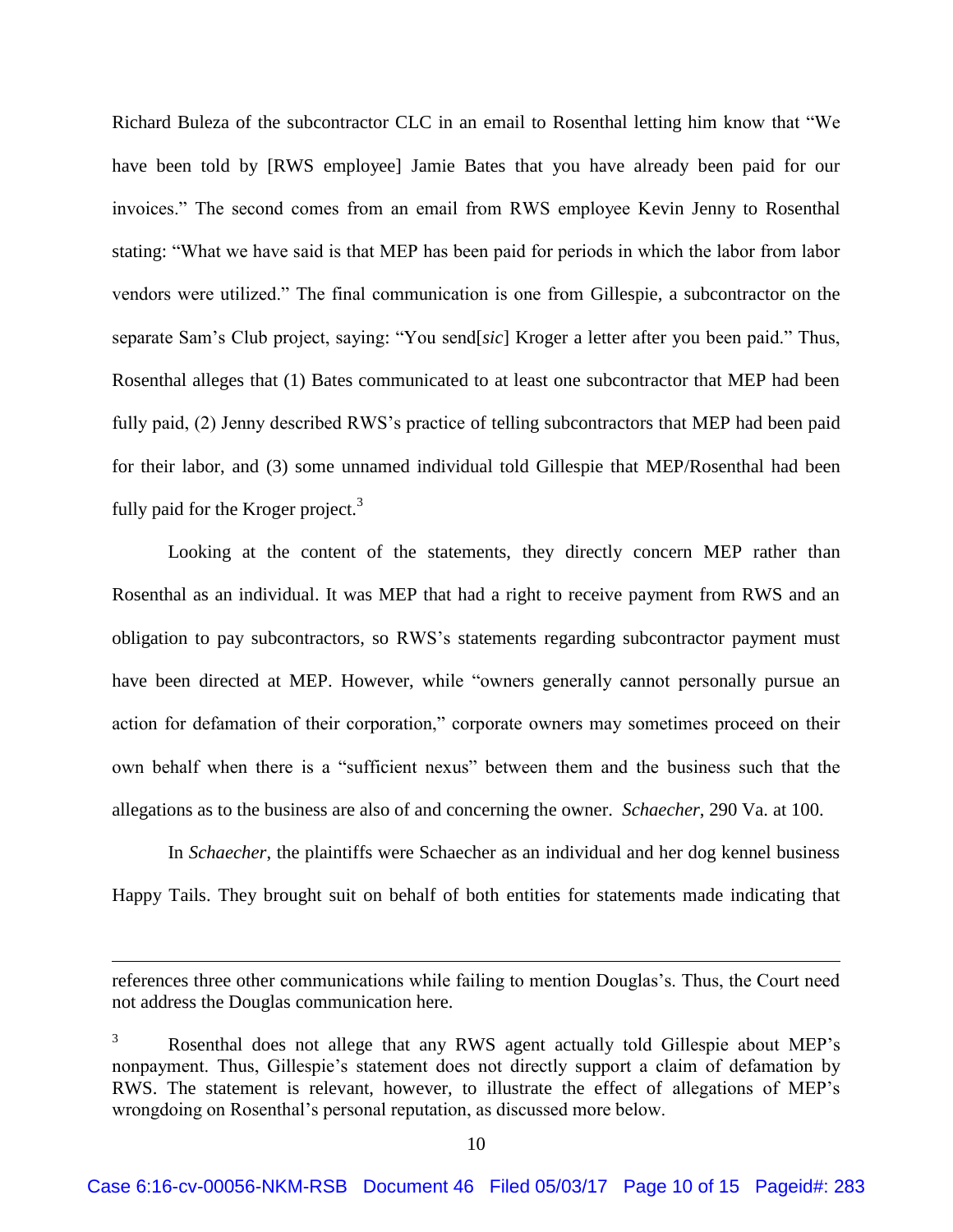they were dishonest and violating land use laws in operating Happy Tails on the property in question. One alleged instance of defamation occurred via a statement that Schaecher's sister Mary, who was the on-site caretaker of the business, had split with her boyfriend and was experiencing financial difficulties. *Schaecher*, 290 Va. at 99–100. The court in *Schaecher* held that there was not a sufficient nexus between the statement regarding Mary and either Schaecher or Happy Tails itself to allow the two plaintiffs to bring a claim on the basis of the statement, even though Mary was an employee integral to the operations of Happy Tails. *Id*. at 100. Importantly, the holding in *Schaecher* was in large part based on the conclusion that the allegedly defamatory statement was "unrelated to the work" of either Schaecher or Happy Tails. *Id*. Although the *Schaecher* court ultimately dismissed Plaintiffs' defamation claims because it found they were not actionable, it never held that statements concerning Schaecher could not be acted upon by Happy Tails, or *vice versa*. *See id*. at 89 n.1 (stating that "defamation against an individual is not necessarily defamation against her business and *vice versa*")

In contrast, Rosenthal here has alleged a much more substantial nexus between statements regarding MEP and himself. Rosenthal's claim states that he is the "principal shareholder and president of [MEP]." (Dkt. 31 ¶ 3). The communications from subcontractors make clear that they held Rosenthal personally responsible for MEP's failure to pay. For instance, in an email addressed to Rosenthal, CLC states that "*you* have already been paid for our invoice." (*Id*. ¶ 28 (emphasis added)). Handley also called Rosenthal a "con-man" and Gillespie called Rosenthal "a liar and a fraud" based only on allegations of non-payment by MEP. (*Id*. ¶¶ 37, 39). After calling Rosenthal a liar and a fraud, Gillespie's email to Rosenthal went on to say that "*you* are the type of company that gives this country a bad name," again conflating Rosenthal with MEP. (*Id*. ¶ 39 (emphasis added)). At least one contractor also indicated that he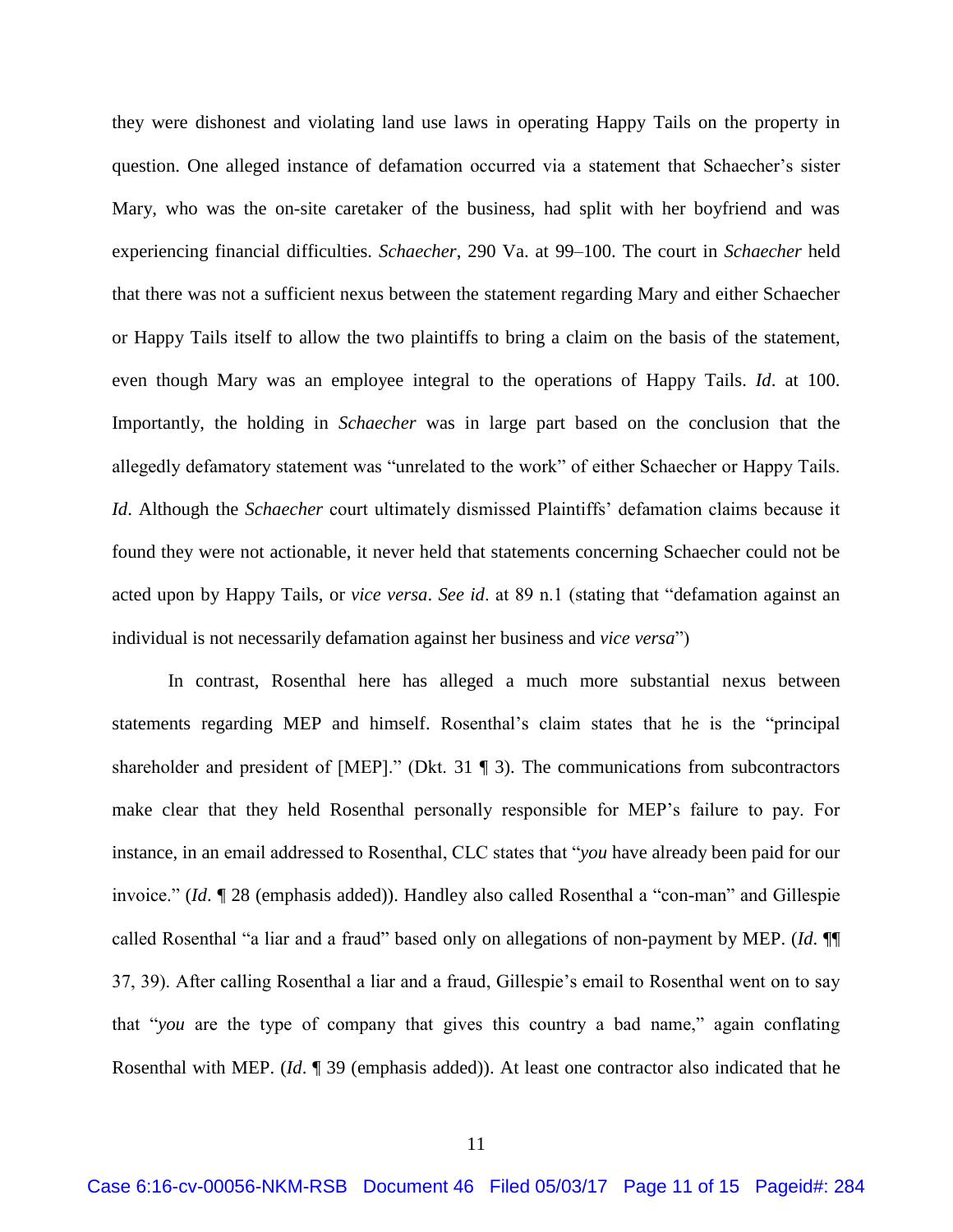held Rosenthal personally responsible for the conduct of his past companies, stating: "I am learning that this is not the first time that this has happened with Rick and also not the first company he has owned where the same pattern has been repeated." (*Id*. ¶ 26). These communications demonstrate that there is a nexus between Rosenthal and MEP such that allegations of MEP's wrongdoing could amount to allegations of Rosenthal's personal wrongdoing. Therefore, at this stage of the litigation, the Court will conclude that the alleged defamation was sufficiently "of and concerning" Rosenthal to allow his claim to proceed.

As to the harm, Rosenthal claims harm on the basis of the loss of the contract on the Sam's Club project and damage to his professional reputation. It is clear that Rosenthal cannot recover for the loss of MEP's contract. *See Landmark Commc'ns, Inc. v. Macione*, 230 Va. 137, 140 (1985) (finding it "dispositive" that the plaintiff "showed no damages to himself, as opposed to those his corporation may have suffered"); *Schaecher*, 290 Va. at 100 ("Corporate owners generally cannot personally pursue an action for defamation of their corporation, because the corporate entity is itself the only person entitled to recover for injuries to its business, profits or property." (internal quotations omitted)). The harm from the lost contract was borne by MEP, not Rosenthal.

Rosenthal has, however, sufficiently stated a defamation claim based on injury to his personal professional reputation in the building industry.<sup>4</sup> Rosenthal specifically alleges personal damages to his reputation which must be accepted as true at this point in the litigation. (*See* dkt. 31 ¶ 71). Further, the reputational damages are not too speculative to state a claim. The fact that multiple business associates believed Rosenthal was intentionally withholding funds owed to

 $\overline{a}$ 

*Macione* does not directly apply to bar recovery because the issue there was that the plaintiff failed to prove personal damages and did not assert a claim that would permit the Court to presume them. *See WJLA-TV v. Levin*, 264 Va. 140, 164 (2002) (differentiating *Macione*). Here, those factors do not apply.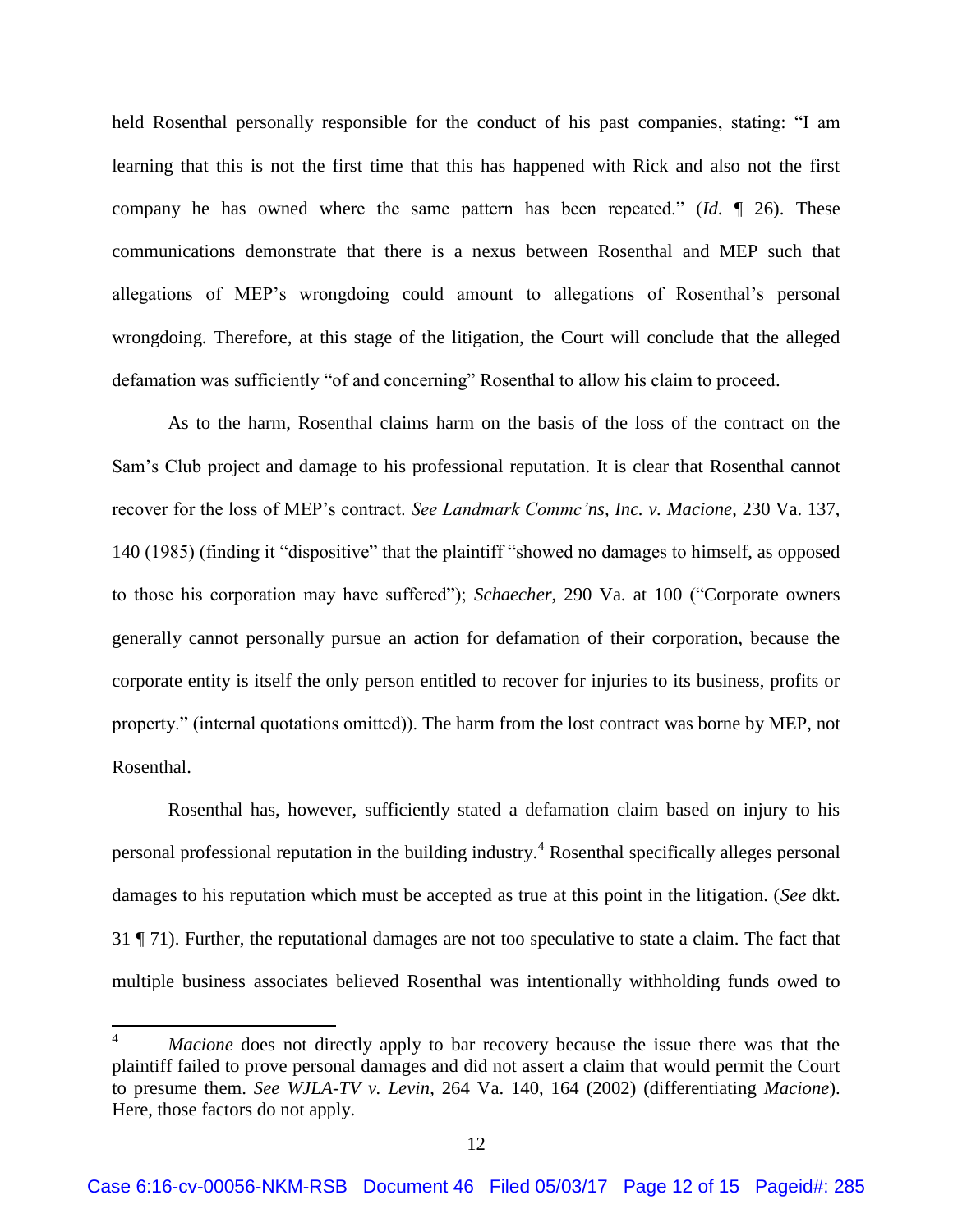them is sufficient to infer reputational damage. Such damages might affect his future ability to conduct business in the construction trade, regardless of whether he does so via the MEP corporate form. (*See id*. ¶ 26 ("I am learning that this is . . . not the first company he has owned where the same pattern has been repeated.")) Thus, Rosenthal has adequately pled harm on the theory that the statements caused damage to his personal business reputation.

In sum, Rosental has adequately alleged a defamation claim. His legal theory is that RWS intentionally mislead MEP's subcontractors into believing that MEP possessed the money to pay them, but refused to do so. His theory incorporates the assertion that the accusations against MEP were of and concerning himself as the President and operator of MEP and did damage to his personal reputation. Rosenthal supports this legal theory with factual assertions regarding the statements made about MEP and their connection to harm to his personal reputation. RWS's motion to dismiss this claim will be denied.

#### **c. Tortious Interference**

Rosenthal asserts a claim of tortious interference with a business expectancy based on the fact that RWS made false statements about MEP which interfered with its business relationships with certain subcontractors. The elements of a claim for tortious interference with a business expectancy are  $(1)$  the existence of a valid contractual relationship or business expectancy; (2) knowledge of the relationship or expectancy on the part of the interferor; (3) intentional interference inducing or causing a breach or termination of the relationship or expectancy; and (4) resultant damage to the party whose relationship or expectancy has been disrupted." *Chaves v. Johnson*, 335 S.E.2d 97, 102 (Va. 1985).

Rosenthal has failed to state a claim for tortuous interference with a business expectancy because he did not establish that he personally had a contractual relationship or business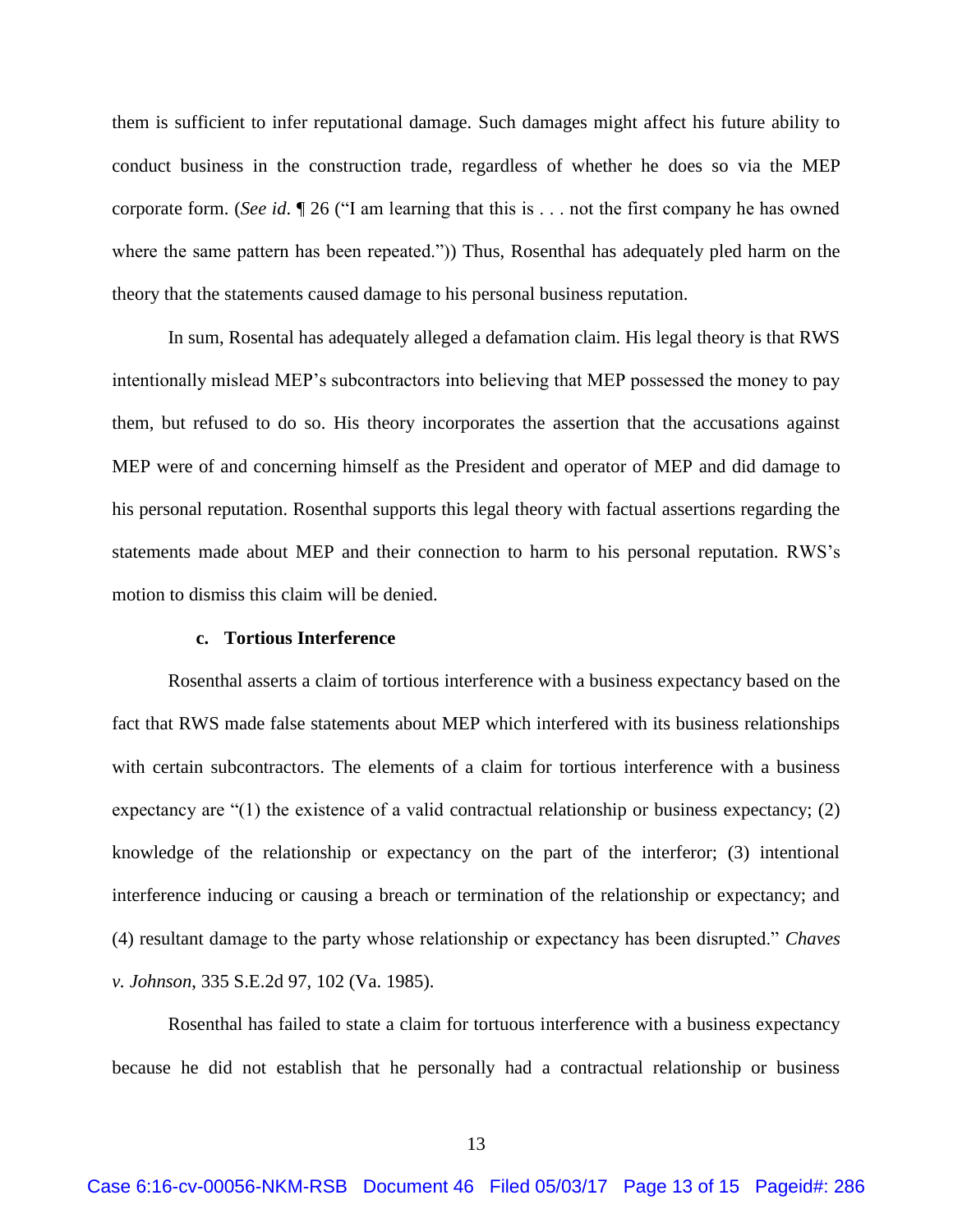expectancy with any of the subcontractors. Instead, his counterclaim is replete with references to MEP's contracts and business relationships with the subcontractors. In fact, Rosenthal admits that his only business expectancy is through MEP, stating that "Rosenthal, as a principal of MEP, also had a business relationship and expectancy with CLC and Gillman, among other subcontractors." (Dkt. 31 ¶ 75). Under Virginia law, an individual such as Rosenthal does not have standing to assert a tortuous interference claim on behalf of a separate corporation. *See Macione*, 230 Va. at 140 ("[A] corporation, as owner and operator of a business, is itself the only person entitled to recover for injuries to its business, profits, or property."); *Keepe v. Shell Oil Co.*, 220 Va. 587, 591 (1979) ("The Keepes argue that they have legal standing because, as stockholders of the corporation, they are actual owners of the business and all its assets . . . We reject this argument. The corporation is a legal person, separate and distinct from the persons who own it . . . ."); *Semida v. Rice*, 863 F.2d 1156, 1161 (4th Cir. 1988) ("While there was evidence that Haid deliberately interfered with the [corporation's] contract, his improper conduct gave no rise to a cause of action by [the individual]. Rather [the corporation] was the injured party, and it has not joined in this litigation."); *Mullins v. First Nat'l Exchange Bank*, 275 F.Supp. 712, 721 (W.D. Va. 1967) ("The rule is that an officer or a shareholder of a corporation, even if he is the sole shareholder, has no personal or individual right of action against third parties for a wrong or injury inflicted by those third parties upon the corporation"). On this ground, Rosenthal's claim must be dismissed.

#### **d. Punitive Damages**

RWS seeks to dismiss Rosenthal's claim for punitive damages. However, whether Rosenthal is entitled to punitive damages is a remedies issue that the Court will decline to address at this stage of the litigation. *See Coogan-Golden v. Wal-Mart Stores E., LP*, No. 5:15